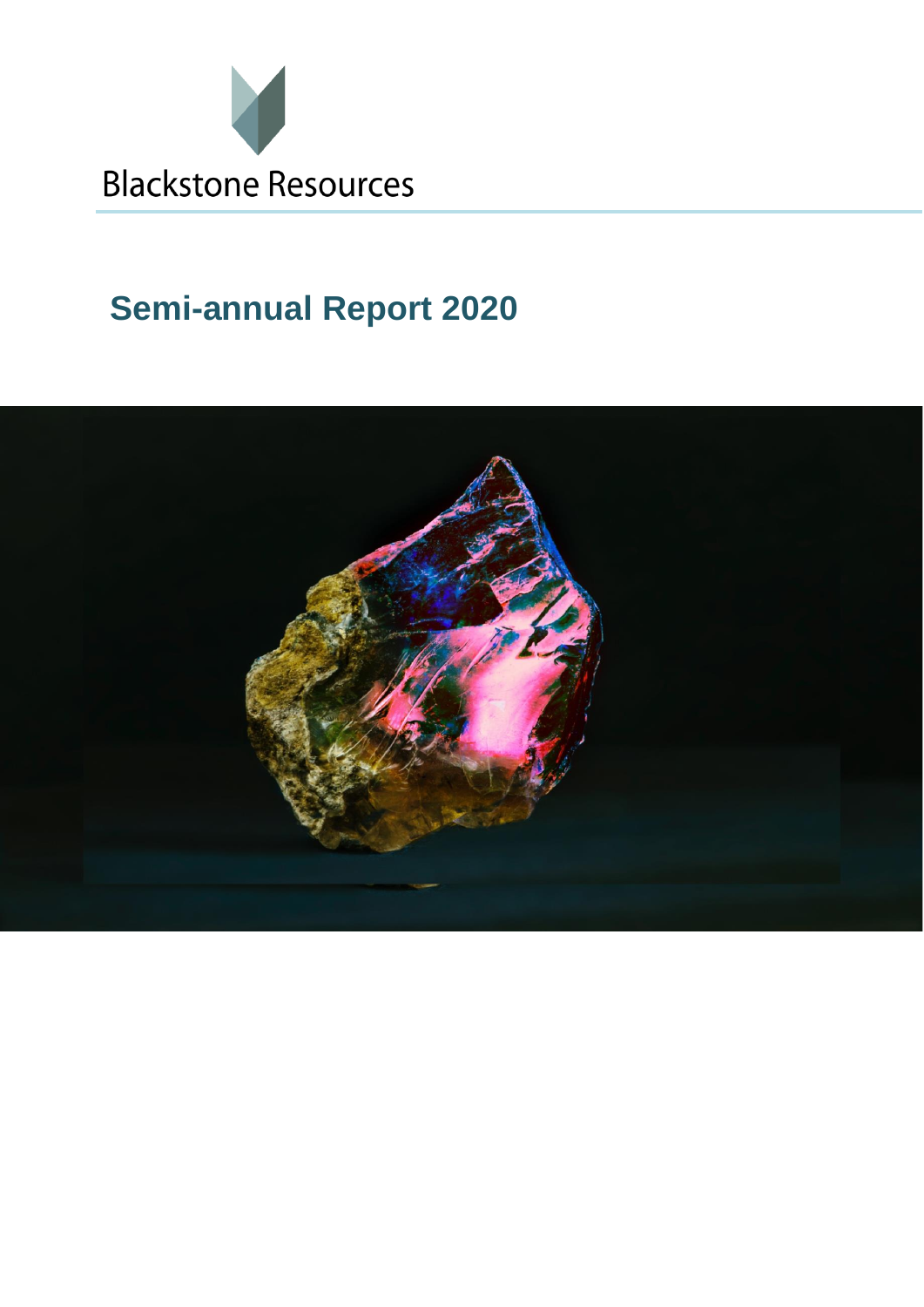

#### **Semi-Annual Report and outlook by the Chairman of the Board**

Dear shareholders,

It is with my greatest pleasure that I announce our activities and successes during the first half of 2020. This has been one of the most interesting periods in the company's history. Despite the huge amount of economic disruption caused by the coronavirus pandemic, we have seen a number of trends accelerate in the aftermath, which favour Blackstone Resources vision for the future. Our goal is to develop a new battery technology that will help ensure a sustainable clean-energy world.

#### **Report for the first half of 2020**

- Blackstone delivered a strong performance from our business activities during the first half of 2020, a profit of CHF 19'825'061 was recorded which equates to CHF 0.46 per share.
- During the first half of 2020 the sale of our licenses of rare earth in Norway has been concluded for CHF 22 million. There was strong interest from both Canadian and Australian investors.
- The transaction increased Blackstone's equity (excluding non-controlling interests) from CHF 25 million to CHF 44.8 million, which equates a book value of CHF 1.05 per share.
- The price earning ratio (P/E ratio) is 3.4 times at the actual share price of CHF 1.58, compared to other battery manufacturers (Umicore, CATL) having a P/E ratio between 44 to 100 times.

Blackstone Resources is structured into three separate divisions: battery technology, battery metals and cash-flow assets. Below is a quick summary of how each of these areas has developed in the first half of the year.

#### **Battery technology**

- Since early 2019, Blackstone Resources has invested heavily in researching and developing the next generation of battery technology through its German subsidiary Blackstone Technology GmbH.
- The company has patented proprietary 3D-printing techniques to produce batteries in a variety of different form factors. The objective here is to reduce the amount of battery materials needed, the cost of the battery and increase energy density.
- The company has also conducted research on the mass production of solid-state batteries, which can offer a significant increase in energy density and a much higher number of charging cycles.
- Blackstone resources has teamed up with several strategic partners from Germany, Belgium, Poland, Austria, the United Kingdom and Switzerland. These include research specialists based at the Fraunhofer Institutes at both Offenburg and Goslar.
- During the first half of the year, a number of significant milestones were past by Blackstone Technology. These included:
	- 1. The world's first functional battery cells with thick, printed electrodes (C/LFP), which have been successfully tested. This technology increases the energy density for common cathode chemistries by approximately 20%.
	- 2. Electrodes that use environmentally friendly, water-based binder systems. The production of these electrodes is completely free from pollutants and reduces reduction costs over the long term.
	- 3. The production step for calendaring electorates is no longer necessary as the necessary porosity is adjusted for in the printing process.
- The short-term goal of Blackstone Technology will be to print complete battery cells, including housings, at an extremely high speed.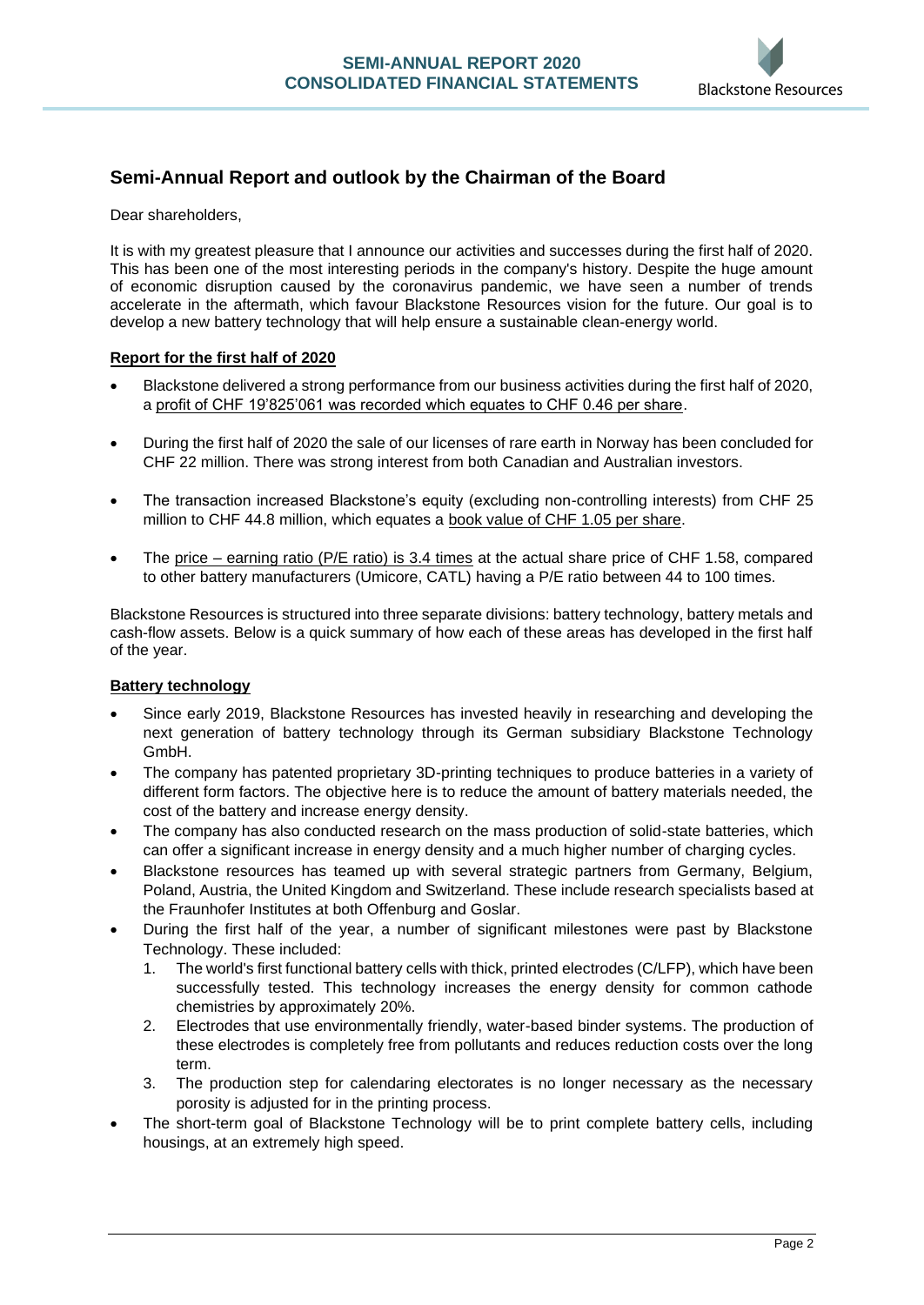

#### **Battery metals**

- At the start of the year, Blackstone Resources announced the release of an exploration report for its lithium development project in Chile.
- The exploration report supports Blackstone's opportunity to explore and develop a number of licence areas that it holds in the Antofogasta region, which is close to widely known lithium resources. These concessions account for approximately 4,800 hectares, an increase of 1,800 hectares.
- In May, Blackstone received its technical NI 43-101 standard report for its Pajonales Project in Chile.
- In that same month, Blackstone Resources sold its investment interest in rare earths in Norway for CHF 22 million. Blackstone will retain its mining concessions for past producing gold and silver mines and it has a buyback option for these invested interests in the future. The group also has a 2% royalty agreement in place until 2030.
- First Cobalt a company where Blackstone Resources has a significant invested interest announced positive feasibility study results for their Cobalt refinery. An additional Investment of CHF 40 million in recommissioning and expanding refinery will achieve its target in the second half of 2020 with a production of more than 5'000 metric tonnes of Cobalt per year.

#### **Cash-flow assets**

- The milling plant is intended to produce a healthy cash flow for the company and is not a major part of the company's operations.
- Prior to the coronavirus pandemic, significant progress had been made in bringing this gold milling plant online. However, the coronavirus pandemic hampered progress as the country came under heavy lockdown and subsequently, progress has been paused and will resume in the next few months.
- The purpose of the milling plant is to pay for the company's growth in its exploration activities for battery metals and the research and development of new battery technology.
- Cash flow that the milling plant will provide should also serve to stabilise corporate earnings in the future.

#### **Other developments**

- In January 2020, Blackstone received a buy recommendation from AlphaValue an independent equity research house that covers over 470 European stocks, split between 32 seasoned analysts.
- AlphaValue gave Blackstone a target price of CHF 5.57 after significant stock price appreciation occurred after major breakthroughs were made by Blackstone Technology.
- AlphaValue also awarded Blackstone Resources a BB credit rating.

#### **Outlook for 2020**

What we have witnessed is an acceleration and pickup in interest for the battery technology that we are developing. The pandemic if anything, has acted as a catalyst and raised even greater awareness about the importance of how better battery technology could lead to a more sustainable world with abundant renewable energy.

The long-term fundamentals that support the battery metal market remain strong. Electric vehicle sales are expected to increase 28 times from their current level by 2040. Each electric vehicle uses more than 10,000 times the lithium than a smart phone today. The electric vehicle industry is now booming and is turning to battery technology and battery material suppliers for solutions. This is exactly how Blackstone has positioned itself.

Lithium faces technical challenges and the supply of ethically sourced cobalt hinges on the success of new projects. The good news is that Blackstone is well-positioned in both areas.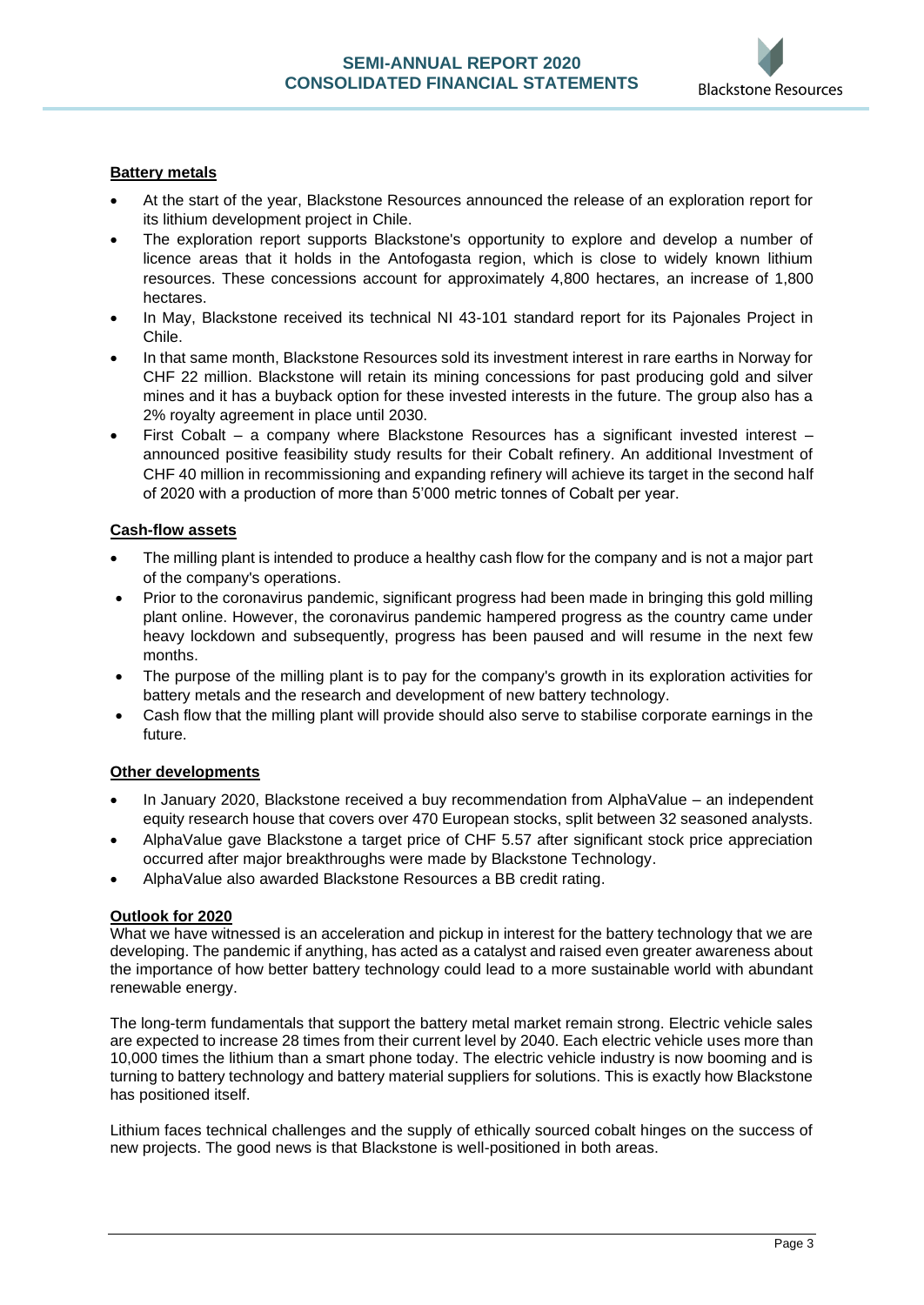

The success of our lithium exploration project in Chile has been the highlight of 2020. The project now has a NI-43 resource report and is now entering the next phases of exploration.

We also foresee First Cobalt – where we have invested interests – to commence production from the only cobalt refinery in North America. This would be a tremendous milestone to achieve.

In the second half of 2020, we also expect to achieve a number of milestones for our battery technology business. We have already achieved success with our proprietary next gen 3D-printing technology. Our expectation is that we will apply the same printing techniques to the solid-state batteries.

In short 2020 has proved to be a very exciting and profitable year. It could be an inflection point for the firm and its future success. We expect the second half of the year to be even more exciting and exhilarating as the company participates in the recovery of the global economy.

I would like to thank our investors for their continued loyalty and support in 2020.

Yours sincerely,

Ulrich Ernst, lic. oec. publ.

Chairman and CEO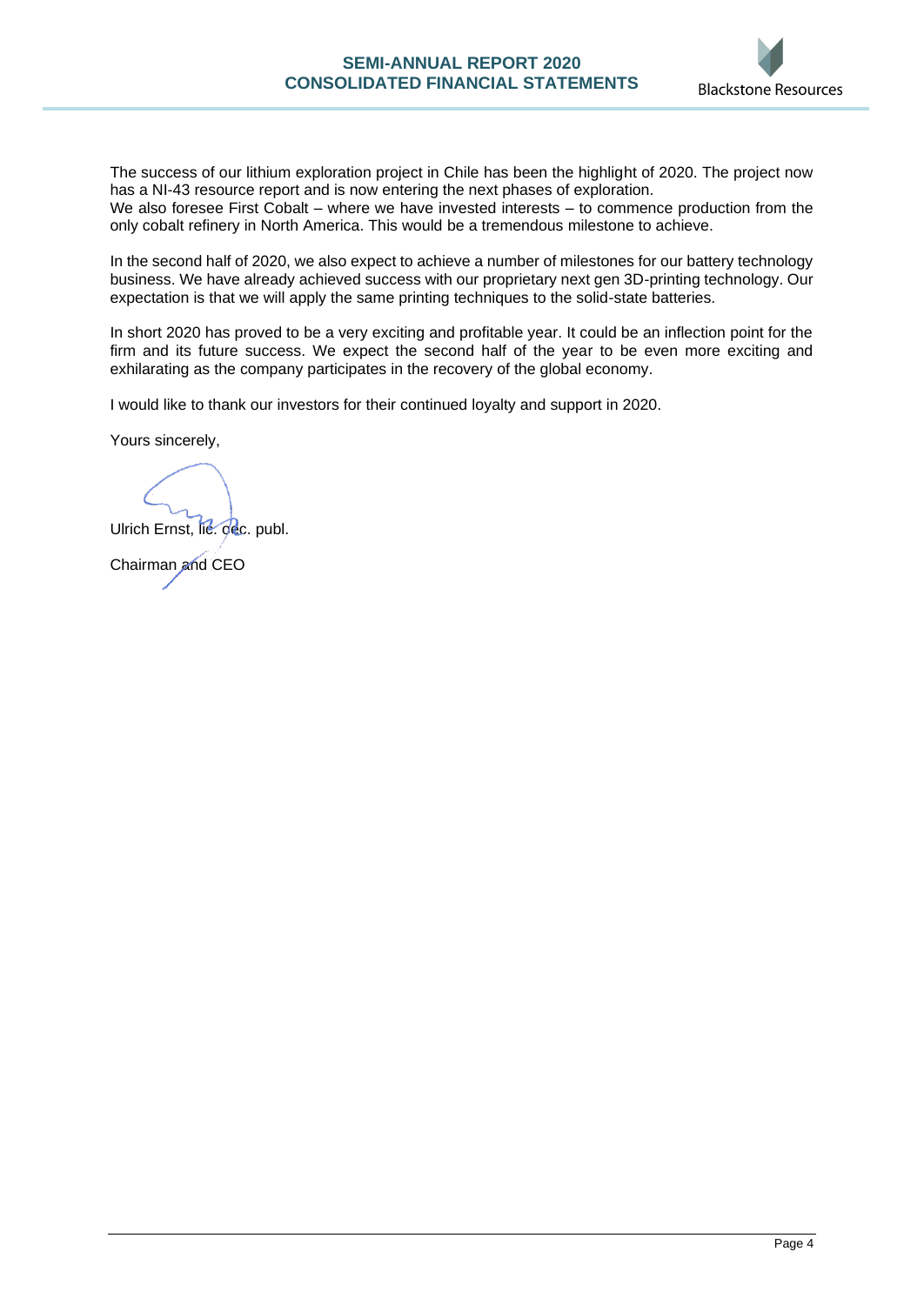

## **Consolidated Statement of Financial Position**

(unaudited)

| in CHF<br>Note                                        | June 30, 2020 |        | December 31, 2019 Adj |        |
|-------------------------------------------------------|---------------|--------|-----------------------|--------|
| <b>Assets</b>                                         |               |        |                       |        |
| <b>Non-current assets</b>                             |               |        |                       |        |
| 9<br>Property, plant and equipment                    | 10'851'437    |        | 11'518'200            |        |
| 10<br>Exploration & evaluation assets                 | 222'467       |        | 388'843               |        |
| 11, 12<br>Intangible assets                           | 95'005'432    |        | 97'326'676            |        |
| Advances and loans                                    | 205'552       |        | 194'141               |        |
| Deferred tax assets                                   | 9'301         |        | 8'380                 |        |
| <b>Total non-current assets</b>                       | 106'294'189   | 98.6%  | 109'436'240           | 97.9%  |
|                                                       |               |        |                       |        |
| <b>Current assets</b>                                 |               |        |                       |        |
| Trade and other receivables                           | 18'071        |        | 19'549                |        |
| Accrued income                                        | 342'475       |        | 665'539               |        |
| Other current assets                                  | 557'550       |        | 407'909               |        |
| Marketable securities and short-term financial assets | 143'266       |        | 384'782               |        |
| Cash and cash equivalents                             | 402'067       |        | 840'823               |        |
| Restricted cash                                       | 64'200        |        | 64'200                |        |
| <b>Total current assets</b>                           | 1'527'629     | 1.4%   | 2'382'803             | 2.1%   |
|                                                       |               |        |                       |        |
| <b>Total assets</b>                                   | 107'821'818   | 100.0% | 111'819'043           | 100.0% |
|                                                       |               |        |                       |        |
| <b>Equity and liabilities</b>                         |               |        |                       |        |
| Capital and reserve - attributable to equity holders  |               |        |                       |        |
| 13<br>Share capital                                   | 21'350'000    |        | 21'350'000            |        |
| Share premium                                         | 26'049'517    |        | 25'755'236            |        |
| Treasury shares                                       | $-5'357$      |        | $-6'964$              |        |
| Retained earnings/(losses) and other reserves         | $-2'523'411$  |        | -21'243'922           |        |
| Equity attributable to equity holders of the parent   | 44'870'749    | 41.6%  | 25'854'350            | 23.1%  |
| Non-controlling interest                              | 47'234'521    |        | 48'649'737            |        |
| <b>Total equity</b>                                   | 92'105'270    | 85.4%  | 74'504'087            | 66.6%  |
|                                                       |               |        |                       |        |
| <b>Non-current liabilities</b>                        |               |        |                       |        |
| <b>Borrowings</b>                                     | 8'405'710     |        | 29'530'153            |        |
| Deferred tax liabilities                              | 6'483'207     |        | 6'777'174             |        |
| Pension liability                                     | 77'511        |        | 69'837                |        |
| <b>Total non-current liabilites</b>                   | 14'966'428    | 13.9%  | 36'377'163            | 32.5%  |
| <b>Current liabilities</b>                            |               |        |                       |        |
| Trade and other payables                              | 213'433       |        | 336'433               |        |
| Accrued expenses                                      | 506'541       |        | 570'540               |        |
| <b>Borrowings</b>                                     | 30'146        |        | 30'820                |        |
| <b>Total current liabilities</b>                      | 750'120       | 0.7%   | 937'792               | 0.8%   |
|                                                       |               |        |                       |        |
| <b>Total liabilities</b>                              | 15'716'548    | 14.6%  | 37'314'956            | 33.4%  |
|                                                       |               |        |                       |        |
| <b>Total equity and liabilities</b>                   | 107'821'818   | 100.0% | 111'819'043           | 100.0% |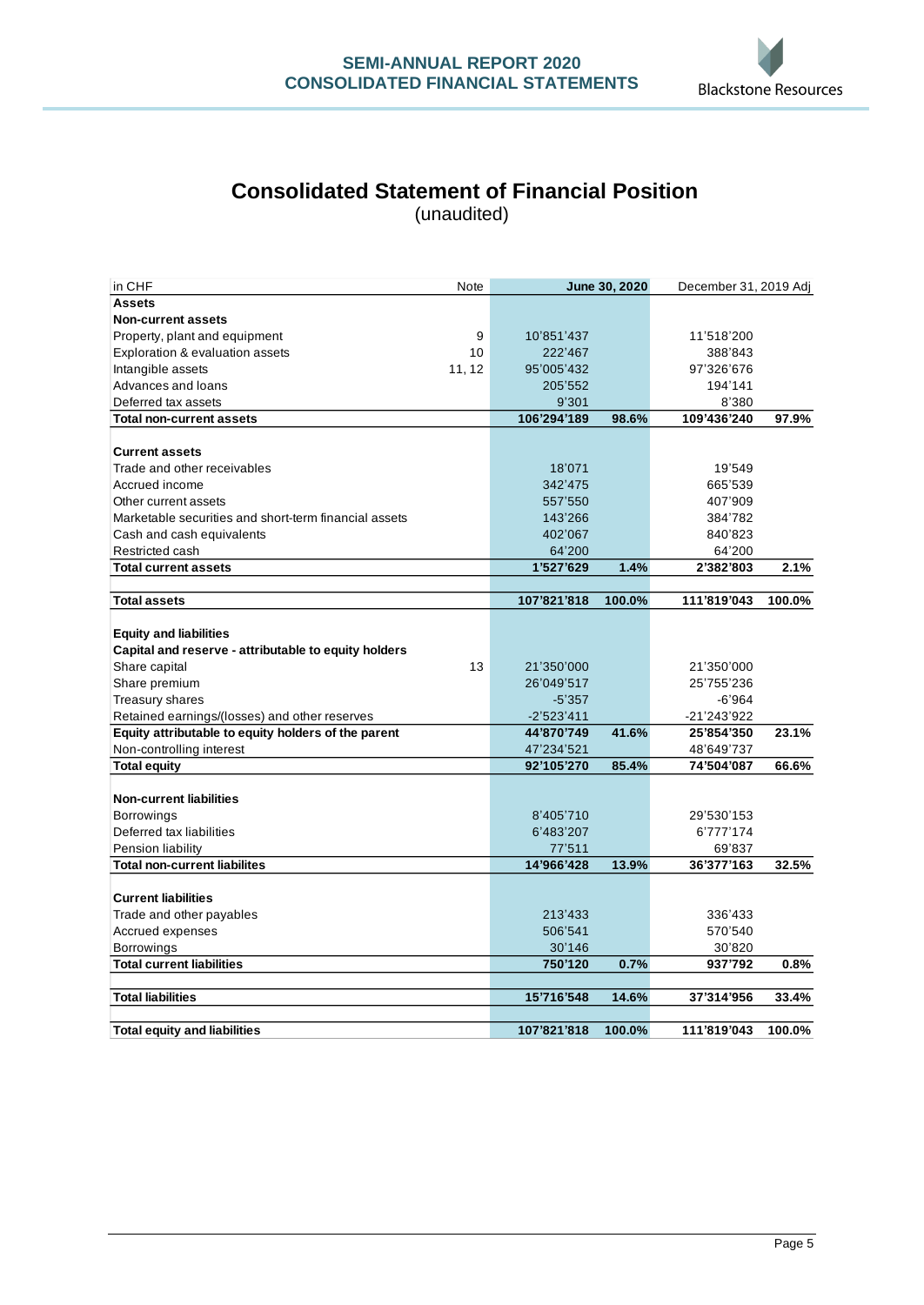

## **Consolidated Statement of Profit and Loss**

(unaudited)

| in CHF                                             | Note | January-June 2020 | January-June 2019 |
|----------------------------------------------------|------|-------------------|-------------------|
| Revenues                                           |      |                   |                   |
| Cost of goods sold                                 |      |                   |                   |
| <b>Gross profit</b>                                |      |                   |                   |
|                                                    |      |                   |                   |
| <b>Operating expenses</b>                          |      |                   |                   |
| General and administrative expenses                |      | 436'420           | 681'502           |
| Other expenses                                     |      | 85'702            | 58'690            |
| Personnel expenses                                 |      | 731'097           | 375'450           |
| Marketing expenses                                 |      | 17'435            | 37'373            |
| Depreciation and amortization                      |      | 631'736           |                   |
| <b>Total operating expenses</b>                    |      | 1'902'390         | 1'153'015         |
|                                                    |      |                   |                   |
| Non-operating income/(expenses)                    |      |                   |                   |
| Interest income                                    |      |                   | 31'696            |
| Disposal of mining rights/E&E assets (gain/loss)   | 14   | 22'140'000        | 6'551'458         |
| Unrealized revaluation gain/(loss)                 |      | 14'410            | -99'926           |
| Interest expense                                   |      | $-487'111$        | -139'431          |
| Foreign exchange differences                       |      | $-65'383$         |                   |
| Other financial expense                            |      | $-44'169$         | $-12'997$         |
| Total non-operating income/(expenses)              |      | 21'557'748        | 6'330'800         |
| Profit/(loss) before tax                           |      | 19'655'358        | 5'177'785         |
| Income tax expense                                 |      | $-169'703$        | -108'369          |
| Profit/(loss) of the year                          |      | 19'825'061        | 5'069'416         |
|                                                    |      |                   |                   |
| of which attributable to equity holders of parent  |      | 20'134'320        | 5'177'785         |
| of which attributable to non-controlling interests |      | $-309'258$        | -133'871          |
|                                                    |      |                   |                   |
| Non-diluted earnings per share                     |      | 0.46              | 0.12              |
| Diluted earnings per share                         |      | 0.46              | 0.12              |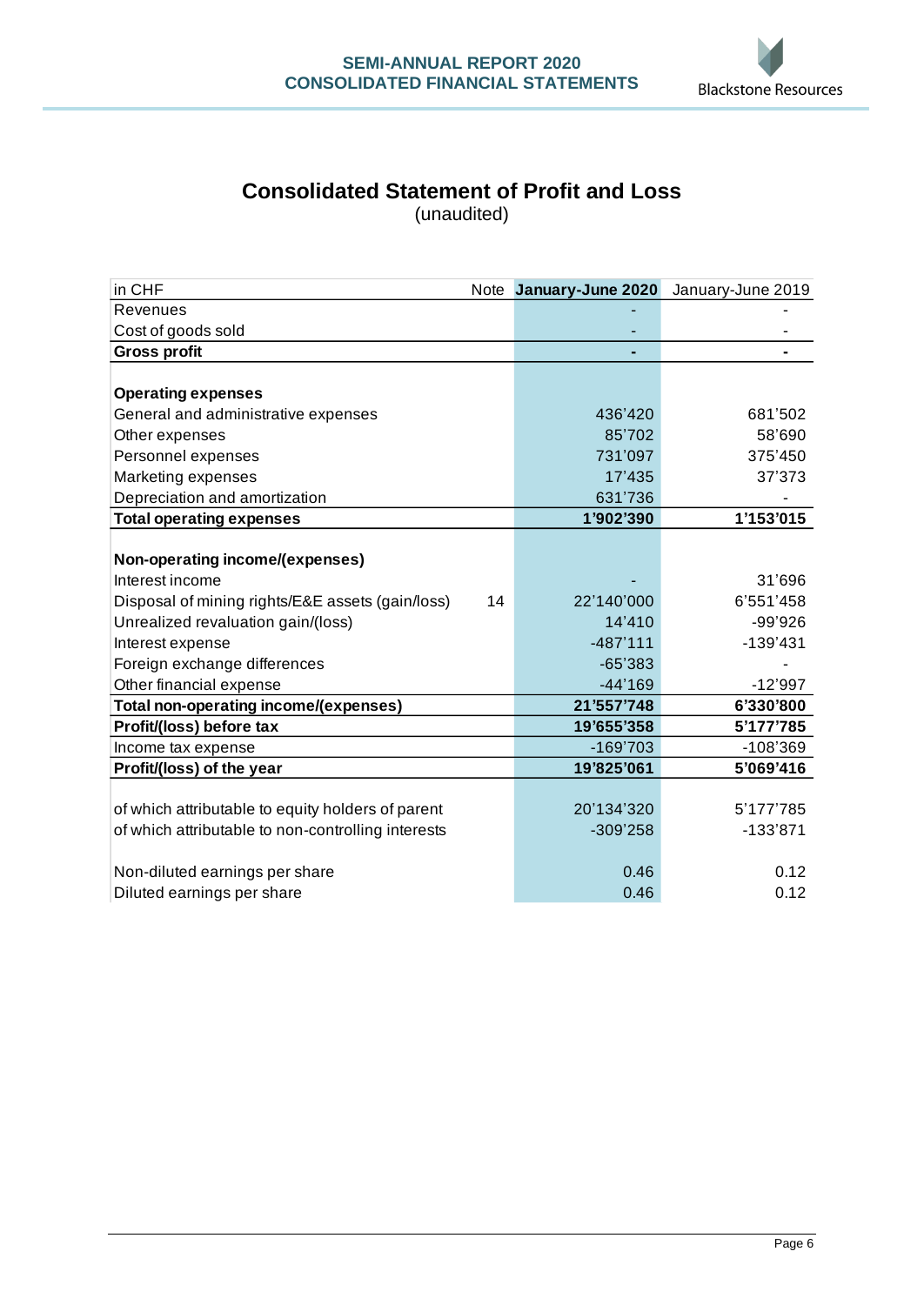

### **Consolidated Statement of Comprehensive Income and Loss** (unaudited)

| in CHF                                                             | Note | January-June 2020 | January-June 2019 Adj. |
|--------------------------------------------------------------------|------|-------------------|------------------------|
| Net income                                                         |      | 19'825'061        | 5'069'416              |
| Other comprehensive income:                                        |      |                   |                        |
| Items not be reclassified to net income/(loss):                    |      |                   |                        |
| Defined benefit plan actuarial gains/(losses)                      |      |                   |                        |
| Net items not to be reclassified to net income/(loss)              |      |                   |                        |
|                                                                    |      |                   |                        |
| Items that will or maybe not be reclassified to net income/(loss): |      |                   |                        |
| Foreign currency translation adjustment                            | 12   | $-1'039'109$      | -3'289'972             |
| Net items that will or maybe reclassified to net income/(loss)     |      | -1'039'109        | -3'289'972             |
|                                                                    |      |                   |                        |
| Total comprehensive income/(loss)                                  |      | 18'785'952        | 1'779'445              |
|                                                                    |      |                   |                        |
| of which attributable to equity holders of parent                  |      | 19'612'090        | 2'226'085              |
| of which attributable to non-controlling interests                 |      | $-826'138$        | $-446'641$             |

## **Consolidated Statement of Changes in Equity** (unaudited)

|                                         |      |            |                |                          |             | Foreign      | <b>Equity</b> |              |              |
|-----------------------------------------|------|------------|----------------|--------------------------|-------------|--------------|---------------|--------------|--------------|
|                                         |      |            |                |                          |             | currency     | attributable  | Non-         |              |
|                                         |      | Issued     | Share          | Treasury                 | Retained    | translation  | to share-     | controlling  | Total        |
| in CHF                                  | Note | capital    | premium        | shares                   | earnings    | adjustment   | holders       | interest     | equity       |
|                                         |      |            |                |                          |             |              |               |              |              |
| Balance as at January 1, 2019           | 13   | 21'350'000 | 30'338'643     | -6'980'203               | -29'907'080 | 29'523       | 14'830'884    | -86'992      | 14'743'892   |
| Profit/(loss) of the year               |      |            |                |                          | 5'203'287   |              | 5'203'287     | $-133'871$   | 5'069'416    |
| Other comprehensive income              |      |            |                |                          |             | $-54'626$    | $-54'626$     | 29'523       | $-25'103$    |
| Sale of treasury shares                 |      |            | $\sim$         | 6'894'428                |             |              | 6'894'428     |              | 6'894'428    |
| Repurchase of treasury shares           |      |            |                |                          |             |              |               |              | -            |
| Change in ownership interest            |      |            |                |                          | 16'317'553  |              | 16'317'553    | 11'250'215   | 27'567'768   |
| Balance as at June 30, 2019             | 13   | 21'350'000 | 30'338'643     | $-85'775$                | -8'386'240  | $-25'103$    | 43'191'526    | 11'058'875   | 54'250'401   |
|                                         |      |            |                |                          |             |              |               |              |              |
| Balance as at January 1, 2020, reported | 13   | 21'350'000 | 25'755'236     | -6'964                   | -22'141'283 | 9'296        | 24'966'286    | 48'120'368   | 73'086'654   |
| Adjustment                              | 12   |            |                |                          | 3'083'336   | $-2'195'272$ | 888'065       | 529'369      | 1'417'434    |
| Balance as at January 1, 2020, adjusted | 13   | 21'350'000 | 25'755'236     | -6'964                   | -19'057'947 | $-2'185'976$ | 25'854'350    | 48'649'737   | 74'504'088   |
| Profit/(loss) of the year               |      |            | ٠              | $\overline{\phantom{a}}$ | 20'134'320  |              | 20'134'320    | -309'258     | 19'825'061   |
| Other comprehensive income              |      |            | $\overline{a}$ | $\overline{\phantom{a}}$ |             | $-1'039'109$ | $-1'039'109$  | $-1'105'958$ | $-2'145'067$ |
| Total comprehensive income              |      | ٠          | $\blacksquare$ | $\blacksquare$           | 20'134'320  | -1'039'109   | 19'095'210    | -1'415'216   | 17'679'994   |
| Sale of treasury shares                 |      |            |                |                          |             |              |               |              |              |
| Non-cash contribution                   |      |            | 294'281        | 1'607                    | $-374'700$  |              | $-78'812$     |              | $-78'812$    |
| Balance as at June 30, 2020             | 13   | 21'350'000 | 26'049'517     | $-5'357$                 | 701'673     | -3'225'085   | 44'870'748    | 47'234'521   | 92'105'270   |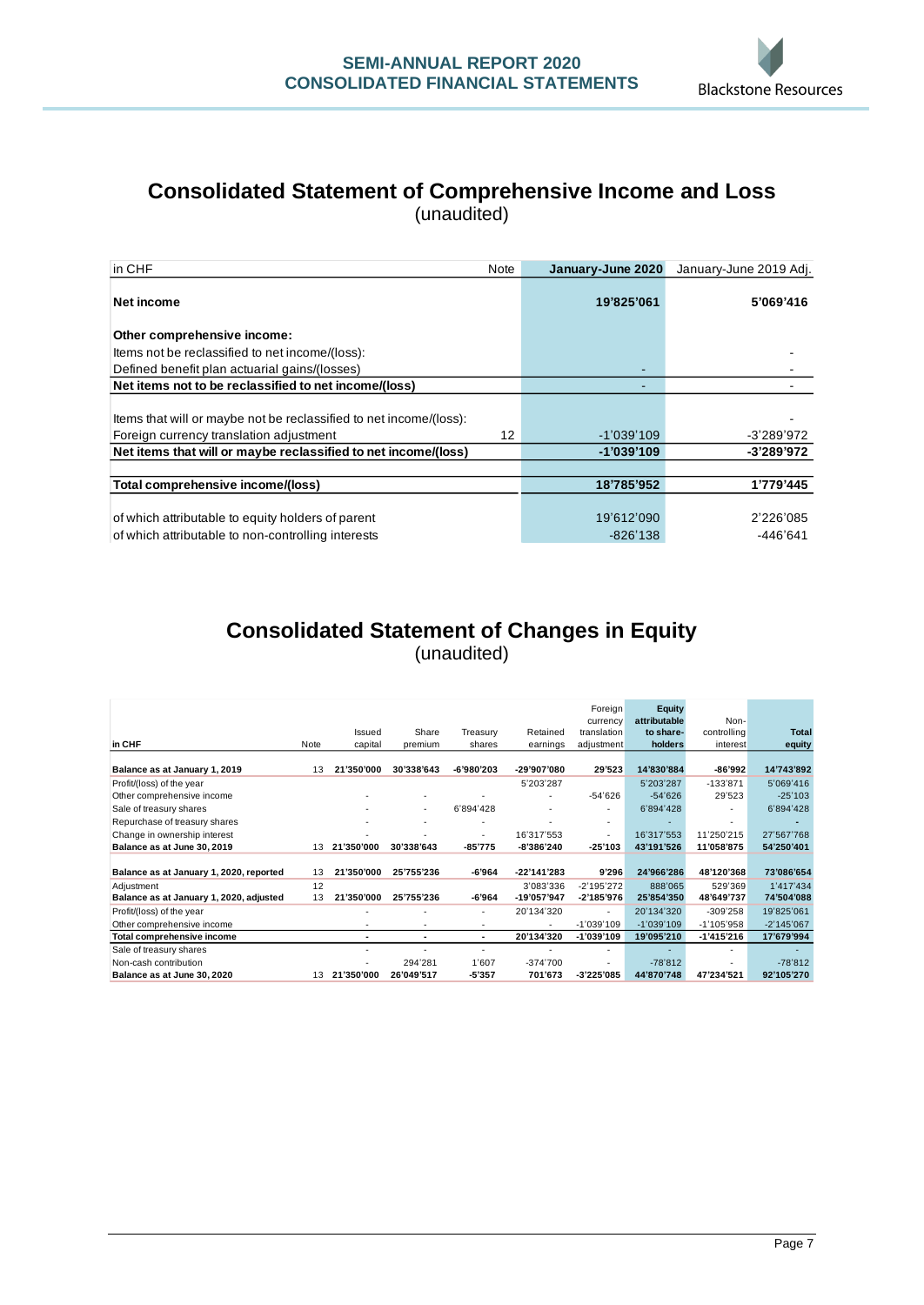

## **Consolidated Statement of Cash Flows**

(unaudited)

| in CHF                                                                | January-June 2020 January-June 2019 |              |
|-----------------------------------------------------------------------|-------------------------------------|--------------|
| <b>Operating activities</b>                                           |                                     |              |
| Net Profit/(loss)                                                     | 19'825'061                          | 5'069'416    |
| <b>Adjustments for:</b>                                               |                                     |              |
| Depreciation and amortisation                                         | 631'736                             |              |
| Share of income from associates                                       |                                     | 2'979        |
| Unrealised mark-to-market movements on investments                    | 26'412                              | 99'926       |
| Gain on disposal of E&E asset                                         | $-22'140'000$                       | -6'891'094   |
| Accrued income                                                        | 323'064                             |              |
| Deferred tax asset and liability                                      | $-294'887$                          |              |
| Other non-cash items net 1                                            | 8'537                               | 58'646       |
| Interest expenses net                                                 | 129'799                             | 107'735      |
| Cash generated by operating activities before working capital changes | $-1'490'279$                        | $-1'552'392$ |
| Working capital changes                                               |                                     |              |
| Decrease/(increase) in trade and other receivables                    | 1'479                               | 9'124        |
| Decrease/(increase) in other current assets                           | $-149'641$                          | 860'025      |
| Increase/(decrease) in trade and other payables                       | $-123'000$                          | 80'091       |
| Increase/(decrease) in other current liabilities                      | $-64'673$                           | 149'548      |
| Total working capital changes                                         | $-335'835$                          | 1'098'788    |
|                                                                       |                                     |              |
| Net cash generated by operating activities                            | $-1'826'113$                        | -453'604     |
| <b>Investing activities</b>                                           |                                     |              |
| Investment in E&E assets                                              | 45'803                              |              |
| Disposal of E&E assets                                                | $-196'668$                          | -503'963     |
| Investment in intangible assets                                       | 7'957                               |              |
| Investment/disposal of marketable securities                          | 215'105                             | 1'083'758    |
| Net cash used by investing activities                                 | 72'197                              | 579'795      |
| <b>Financing activities</b>                                           |                                     |              |
| Decrease/(increase) in loans and advances                             | $-11'411$                           | 2'217'257    |
| Increase/(repayment of borrowings)                                    | 1'324'752                           | -2'137'059   |
| Repurchase and proceeds from treasury shares                          |                                     | 44'928       |
| Net cash used by financing activities                                 | 1'313'340                           | 125'126      |
| Net change in cash and cash equivalents                               | $-440'576$                          | 251'317      |
| Currency translation effect on cash and cash equivalents              | 1'819                               | $-54'627$    |
| Cash and cash equivalents as at January 1                             | 840'823                             | 38'870       |
| Cash and cash equivalents as at June 30                               | 402'067                             | 235'560      |

<sup>1</sup> Includes change in pension liability, share-based payment expense and foreign currency difference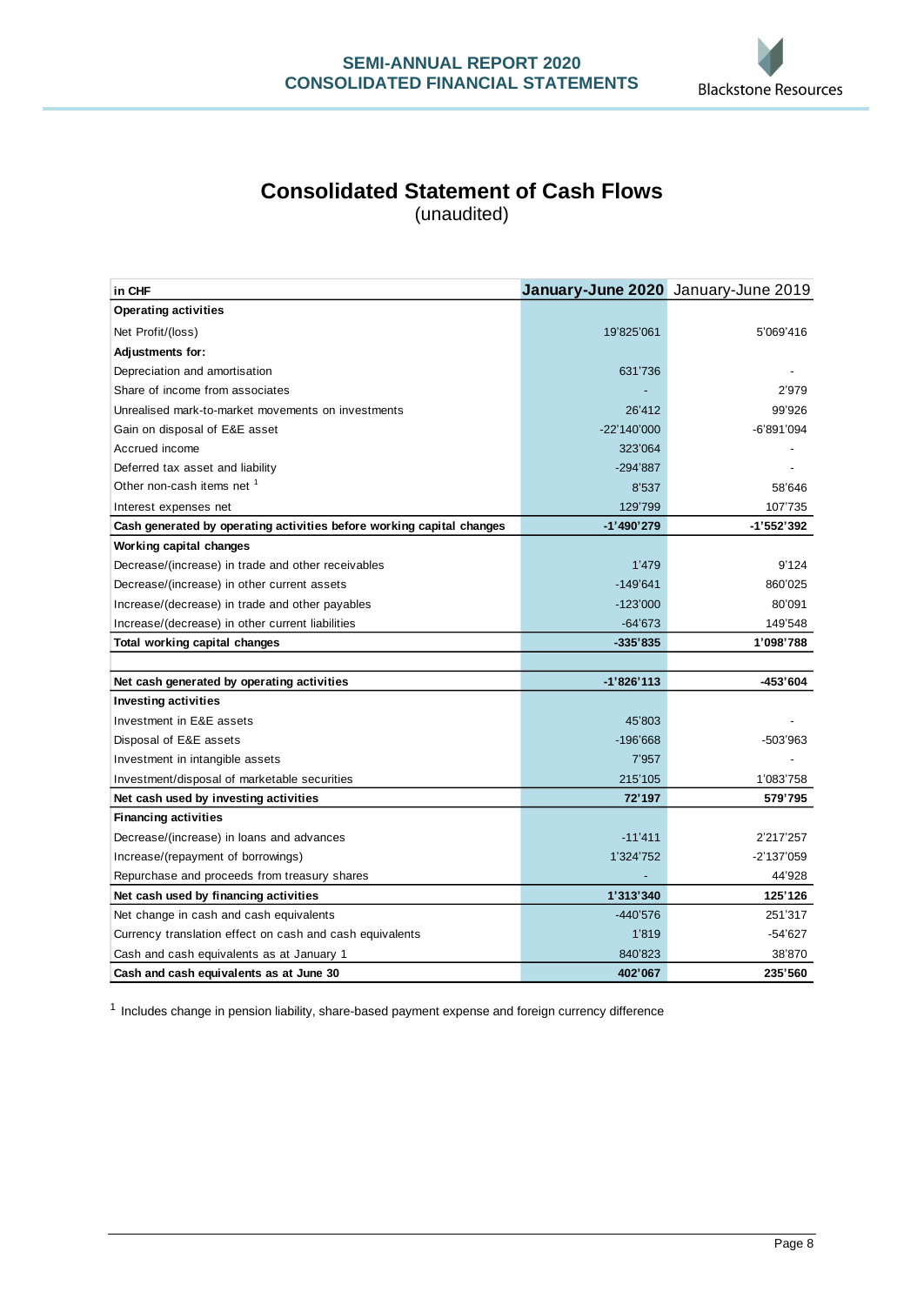

### Notes to the Semi-Annual Report

#### **1. Organisation**

Blackstone Resources AG (hereafter "the Group" or "Blackstone") has its registered offices at Blegistrasse 5, 6340 Baar, Switzerland. The Company's purpose consists of acquiring mining rights, concessions, licenses, mining technologies, developing and operating mining facilities, and developing new battery technology and manufacturing techniques.

The Company will grow its already existing interests in mineral deposits and battery technology by acquiring additional licenses and making new investments.

#### **2. Statement of compliance**

The unaudited Condensed Consolidated Interim Financial Statements have been prepared in accordance with IAS 34 "Interim Financial Reporting". They do not include all of the information required for full annual financial statements and should be read in conjunction with the Consolidated Financial Statements of the Group for the year ended December 31, 2019.

#### **3. Basis of preparation**

The Condensed Consolidated Interim Financial Statements are presented in Swiss Francs (CHF) million. They are prepared on a historical cost basis except for certain financial instruments, which are stated at fair value.

The preparation of the Condensed Consolidated Interim Financial Statements in accordance with International Accounting Standard (IAS) 34, Interim Financial Reporting, as issued by the International Accounting Standards Board (IASB), requires the management to make judgements, estimates and assumptions that affect the application of policies and reported amounts of assets and liabilities, income and expenses. The actual result may differ from these estimates. Judgements made by the management in the application of International Financial Reporting Standards that have a significant effect on the Condensed Consolidated Interim Financial Statements and estimates with a significant risk of material adjustment in the next period were the same as those applied to the Consolidated Financial Statements for the year ended December 31, 2019.

#### **4. Accounting policies**

The accounting policies applied in the preparation of the Condensed Consolidated Interim Financial Statements are consistent with those followed in the preparation of the Group's Consolidated Financial Statements for the year ended December 31, 2019. The new or amended IFRS 16 and interpretations, which must be applied for the reporting period starting on January 1, 2020 had no significant impact on this semi-annual report.

The Group has not early adopted any other standard, interpretation or amendment that has been issued but is not yet effective. Other new, revised and amended standards, amendments, improvements and interpretations apply for the first time in 2020, but do not have a material impact on the Condensed Consolidated Interim Financial Statements of the Group.

#### **5. Impact from COVID-19**

Covid-19 has had a significant impact on the company's operations. More specifically, it has affected the business' portfolio of mining interests.

#### **Gold mill**

Prior to the global pandemic, significant progress had been made on the controlling interest Blackstone has in a Peruvian gold milling plant. The test mill had been operating and processing ore into doreé. The main mill, which has already been constructed, was ready to go into operation after extensive testing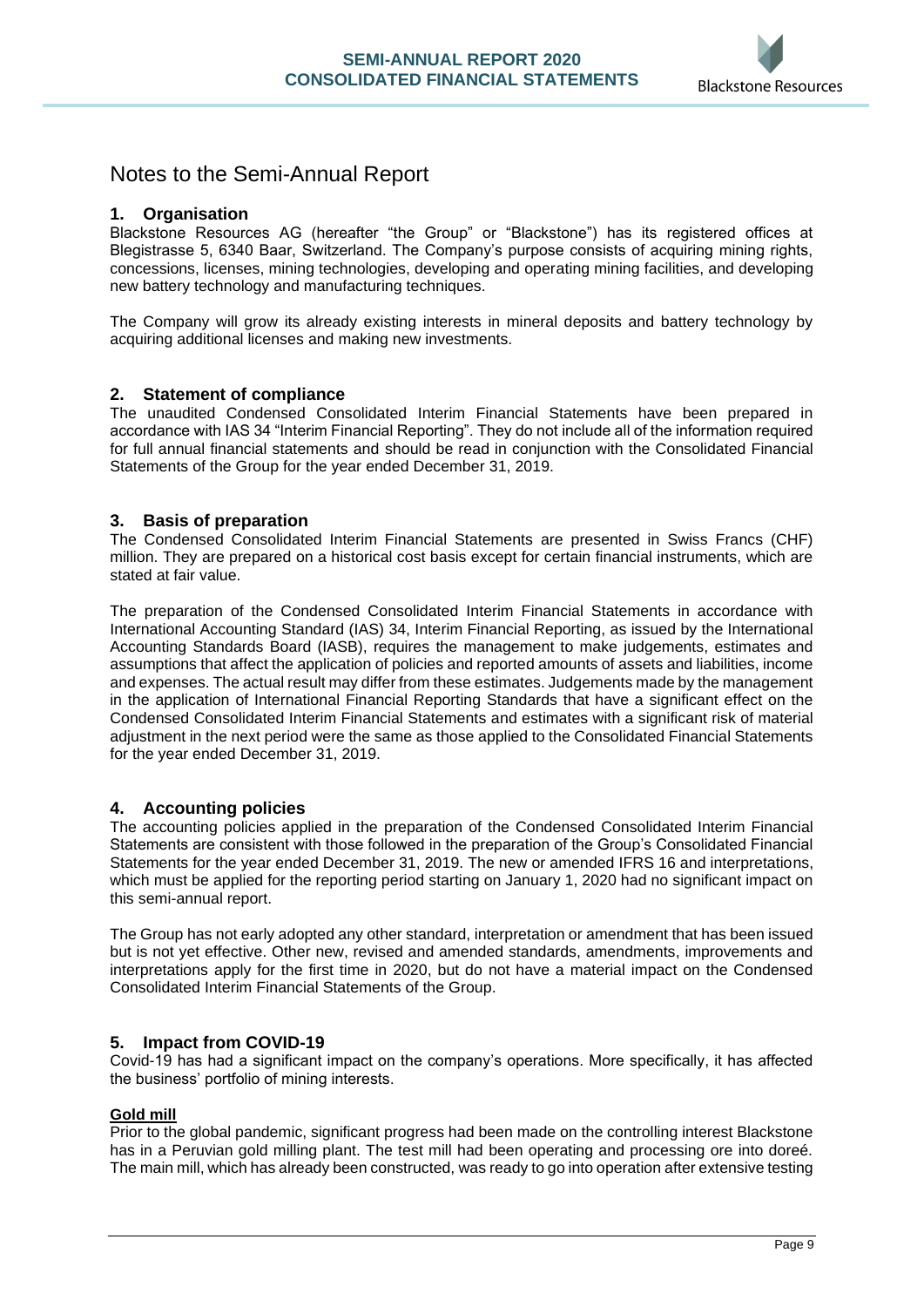

and planning. However, work had to be put on hold as Peru has been heavily impacted by the coronavirus pandemic.

Peru underwent a significant lockdown that prevented travel in and out of the country. However, the demand for gold has increased significantly in recent months as the US dollar continues to weaken. Investors have been rotating into gold as part of an inflation trade over concerns about the everincreasing supply of fiat money, such as the US dollar. Consequently, Blackstone has received a significant pickup in enquiries about purchasing doreé from the milling plant. Once the milling plant is back in operation, the fundamentals supporting gold will have a significant impact on the success of the plant.

#### **Battery metals**

Covid-19 has had a negligible impact on the company's portfolio of exploration interests. In most cases, feasibility studies and technical reports on some of the company's invested interests had been carried out before the global pandemic broke out.

One of the most promising projects that the company is pursuing is its exploration project in Chile. It has already received its NI-43 prior to the outbreak. Travel restrictions also did not prevent the company's team from travelling to and from Peru. Consequently, the project has not been impacted by Covid-19. Restrictions were in place in Norway. However, they have since been lifted and the company has been able to visit the areas where it owns concessions.

#### **Battery technology**

Covid-19 has had zero impact on a battery technology division, which is managed by a wholly owned subsidiary Blackstone Technology, based in Erfurt, Germany. During the lockdown, research continued and consequently significant breakthroughs were made during this period. The company's management team believes that Covid-19 may have actually provided a tailwind for battery technology and could see an increase in the adoption of electric vehicles, which has seen significant government support.

Robust earnings figures from companies like Tesla confirmed this trend. The news flow surrounding electric vehicles and battery technology has also increased since the start of the year. This indicates that there is a lot of momentum supporting this market and its long-term story. Battery technology has, therefore, offered significant resilience during this crisis.

#### **6. Foreign exchange rates**

Conversion rates of major foreign currencies are applied as follows.

Income statement and cash flow statement (average rates for the period):

| <b>Currency</b> | Jan.-<br>June<br>2020<br><b>CHF</b> | Jan.-June<br>2019<br><b>CHF</b> |
|-----------------|-------------------------------------|---------------------------------|
| <b>EUR 1.00</b> | 1.0617                              | 1.1165                          |
| <b>USD 1.00</b> | 0.9658                              | 0.9684                          |
| <b>GBP 1.00</b> | 1.2176                              | 1.2477                          |

Balance sheet (period end rates):

| <b>Currency</b> | June<br>2020<br><b>CHF</b> | Dec. 2019<br><b>CHF</b> |
|-----------------|----------------------------|-------------------------|
| <b>EUR 1.00</b> | 1.0604                     | 1.0870                  |
| <b>USD 1.00</b> | 0.9472                     | 0.9684                  |
| <b>GBP 1.00</b> | 1.1746                     | 1.2831                  |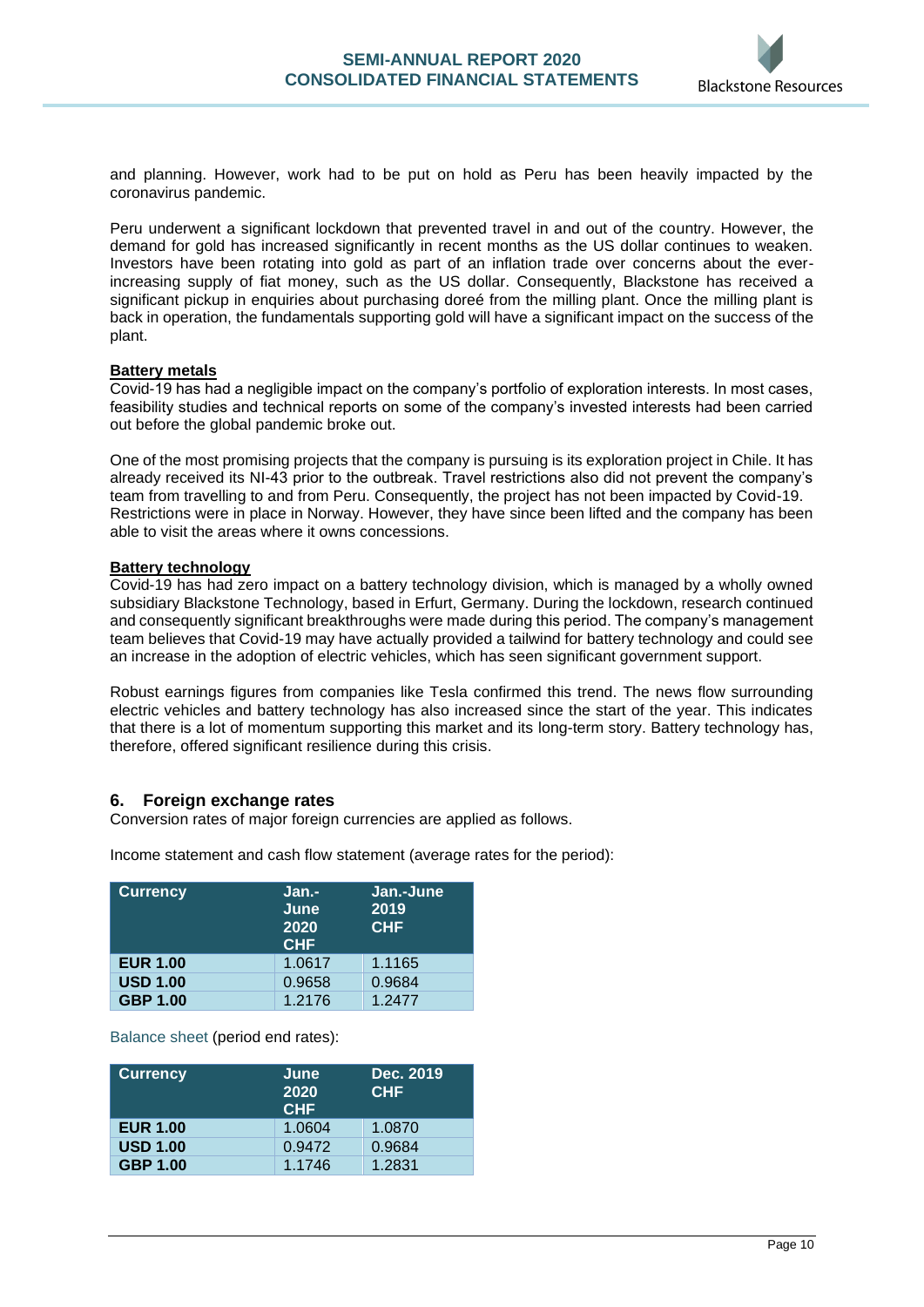

#### **7. Seasonality**

The Group is not exposed to significant seasonal or cyclical variations in its operations.

#### **8. Segment reporting**

The Group is organised and managed by means of individual countries. Since the Group does not yet generate revenues and profits from its assets and trading activities, a segment income disclosure is not feasible and therefore omitted for disclosure purposes.

#### **9. Property, plant and equipment**

The summarised financial information in respect of Blackstone's property, plant and equipment is set out below:

| in CHF                                                | <b>Real estate</b><br>buildings | <b>Plant and</b><br>equipment | Total      |
|-------------------------------------------------------|---------------------------------|-------------------------------|------------|
| Property, plant and equipment                         |                                 |                               |            |
| 31 Decmeber 2019, reported                            | 5'187'556                       | 7'064'957                     | 12'252'513 |
| Adjustment <sup>1)</sup>                              | $-311'082$                      | -423'231                      | -734'313   |
| 1 January 2020, adjusted                              | 4'876'474                       | 6'641'726                     | 11'518'200 |
| Depreciation                                          | -69'526                         | $-230'451$                    | -299'977   |
| Currency translation                                  | $-208'190$                      | -158'597                      | $-366'787$ |
| Net property, plant and equipment as at June 30, 2020 | 4'598'758                       | 6'252'679                     | 10'851'437 |

<sup>1)</sup> The assets as shown in the table are 100% attributable to GESAC, the Peruvian gold refining operation. The adjustment is due to the final purchase price allocation (PPA) on the acquisition of the majority of South America Invest ("SAI") on May 30, 2019 within the one-year adjustment period that included the adoption of the functional currency of SAI and its 100% subsidiary GESAC to USD.

#### **10. Exploration & evaluation assets**

The summarised financial information in respect of Blackstone's E&E assets is set out below:

| in CHF                                                | Norway     | <b>Chile</b> | Total     |
|-------------------------------------------------------|------------|--------------|-----------|
| Acquisition costs as at January 1, 2020               | 386'591    | 93'750       | 480'341   |
| Additions                                             |            | 45'803       | 45'803    |
| Disposal                                              | $-196'668$ |              | -196'668  |
| Currency translation                                  | $-4'557$   | $-10'954$    | $-15'511$ |
| Acquisition costs as at June 30, 2020                 | 185'366    | 128'599      | 313'965   |
| Accumulated depreciation as at January 1, 2020        | 91'498     |              | 91'498    |
| Additions                                             |            |              |           |
| Disposal                                              |            |              |           |
| Currency translation                                  |            |              |           |
| Accumulated depreciation as at December 30 June, 2020 | 91'498     |              | 91'498    |
| Net E&E Assets as at June 30, 2020                    | 93'868     | 128'599      | 222'467   |

Pursuant to the shareholder agreement dated June 5, 2020 between Blackstone and Adriatica Group Ltd ("Adriatica"), Blackstone disposed five rare earth concessions in Norway to Adriatica for a total consideration of CHF 22'340'000. Blackstone will retain its remaining mining concessions for past producing gold and silver mines.

Blackstone has a buyback option, but not an obligation to repurchase those concessions for the same price consideration. The option expires on December 31, 2021. Furthermore, Adriatica Group Ltd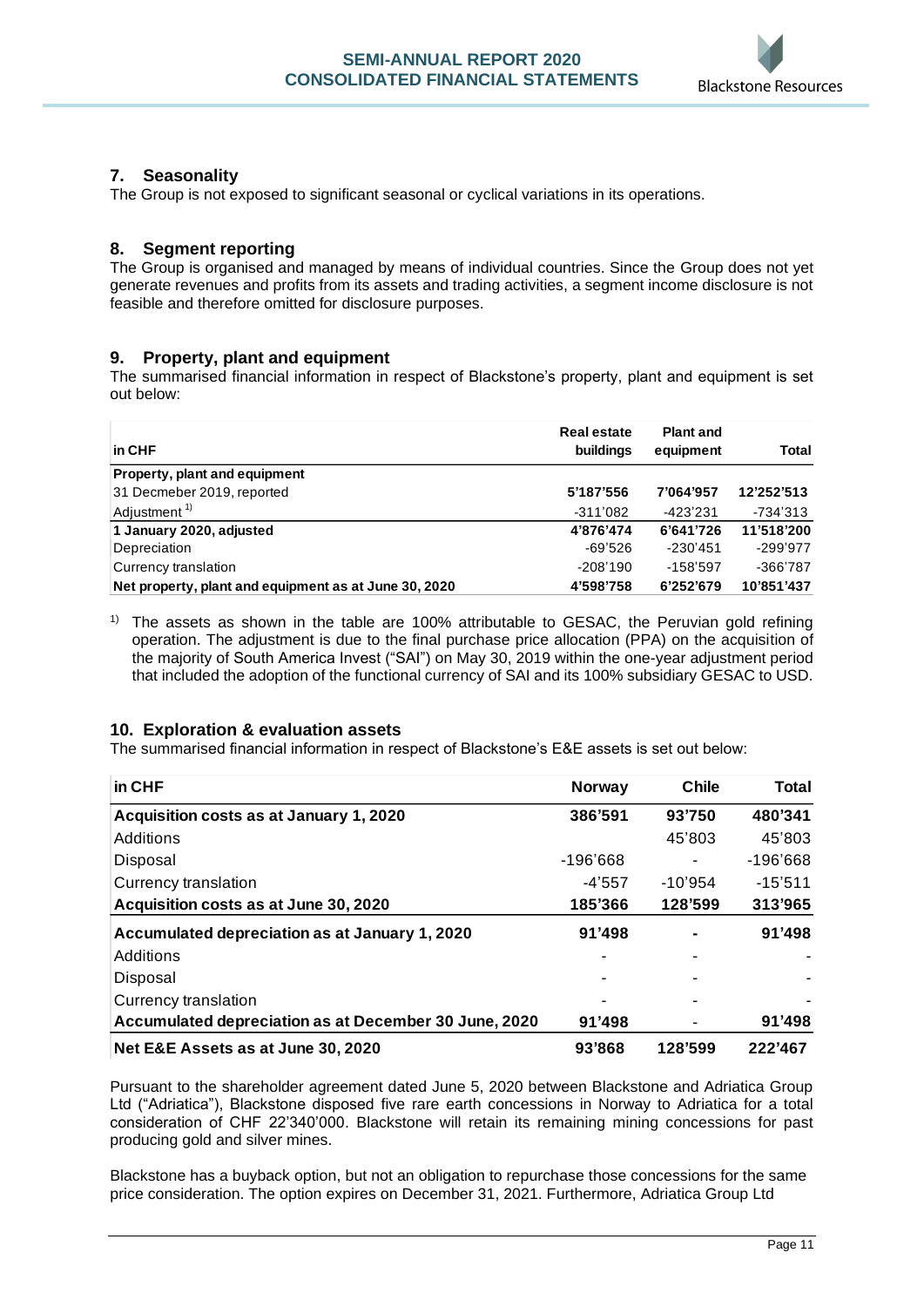

grants Blackstone a royalty agreement until 2030 for the amount of 2% of the actual turnover which is payable semi-annually. The realised gain on the disposal is described in note 14.

#### **11. Intangible assets**

The summarised financial information in respect of Blackstone's intangible assets is set out below:

| in CHF                                         |              | <b>Goodwill Concessions</b> | Other<br>intangible<br>assets | Total      |
|------------------------------------------------|--------------|-----------------------------|-------------------------------|------------|
| Intangible assets                              |              |                             |                               |            |
| 31 Decmeber 2019, reported                     | 82'998'665   | 12'772'256                  | 3'942                         | 95'774'863 |
| Adjustment <sup>1)</sup>                       | 2'048'955    | -497'143                    | 0                             | 1'551'813  |
| 1 January 2020, adjusted                       | 85'047'620   | 12'275'113                  | 3'942                         | 97'326'675 |
| Additions                                      |              |                             | 7'957                         | 7'957      |
| Retirements                                    |              |                             |                               |            |
| Currency translation                           | $-1'859'208$ | $-23'767$                   | -460                          | -1'883'435 |
| Acquisition costs as at December 30 June, 2020 | 83'188'412   | 12'251'347                  | 11'439                        | 95'451'197 |
| Accumulated depreciation as at January 1, 2020 |              |                             |                               |            |
| Additions                                      |              | -445'765                    |                               | -445'765   |
| Currency translation                           |              |                             |                               |            |
| Accumulated depreciation as at June 30, 2020   |              | -445'765                    |                               | -445'765   |
| Net intangible assets as at June 30, 2020      | 83'188'411   | 11'805'582                  | 11'439                        | 95'005'432 |

<sup>1)</sup> The adjustment is due to the final purchase price allocation on the acquisition of the majority of South America Invest ("SAI") on May 30, 2019 within the one-year adjustment period that included the adoption of the functional currency of SAI and its 100% subsidiary GESAC to USD. SAI is fully consolidated. The transaction was treated as a business combination and accounted for using the acquisition method pursuant to IFRS 3 (refer to note 12).

#### **12. Acquisition of business and subsidiaries**

On May 30, 2019, the Group acquired 30.46 % of the shares and voting interests in SAI. As a result, the Company's equity interest in SAI increased from 20.48% to 50.94%, granting it control of SAI. It was highlighted in note 24 C of the Annual Report 2019 that if new information is obtained within one year of the date of acquisition relating to facts and circumstances that existed at the date of acquisition, which identifies adjustments to the reported figures, then the accounting for the acquisition will be revised accordingly.

The Group decided, after the year-end closing 2019, to apply USD as its functional currency for SAI and GESAC respectively. Despite the fact that the purchase price and its financing was paid in CHF, the future expected cash flows from revenues and earnings of SAI and GESAC will be in USD. Thus, the functional currency of SAI and GESAC is the USD. The final purchase price allocation (PPA) and pushdown of PPA-adjustments have been calculated in USD resulting in a currency translation difference (CTA). The adjustments have been made in line with IFRS 3.49.

#### **A. Consideration transferred**

| in CHF                          |            |
|---------------------------------|------------|
| Loan payable                    | 31'770'000 |
| Total consideration transferred | 31'770'000 |

Pursuant to the shareholder agreement dated May 30, 2019 between the Company and Adriatica, the Company acquired 30.46% participation in SAI for a total consideration of CHF 31.77 million. The purchase price was settled through an increase in the existing loan facility with Adriatica. The loan is secured through the Company's participation in SAI. The loan bears 1% interest p.a. and expires on December 31, 2023.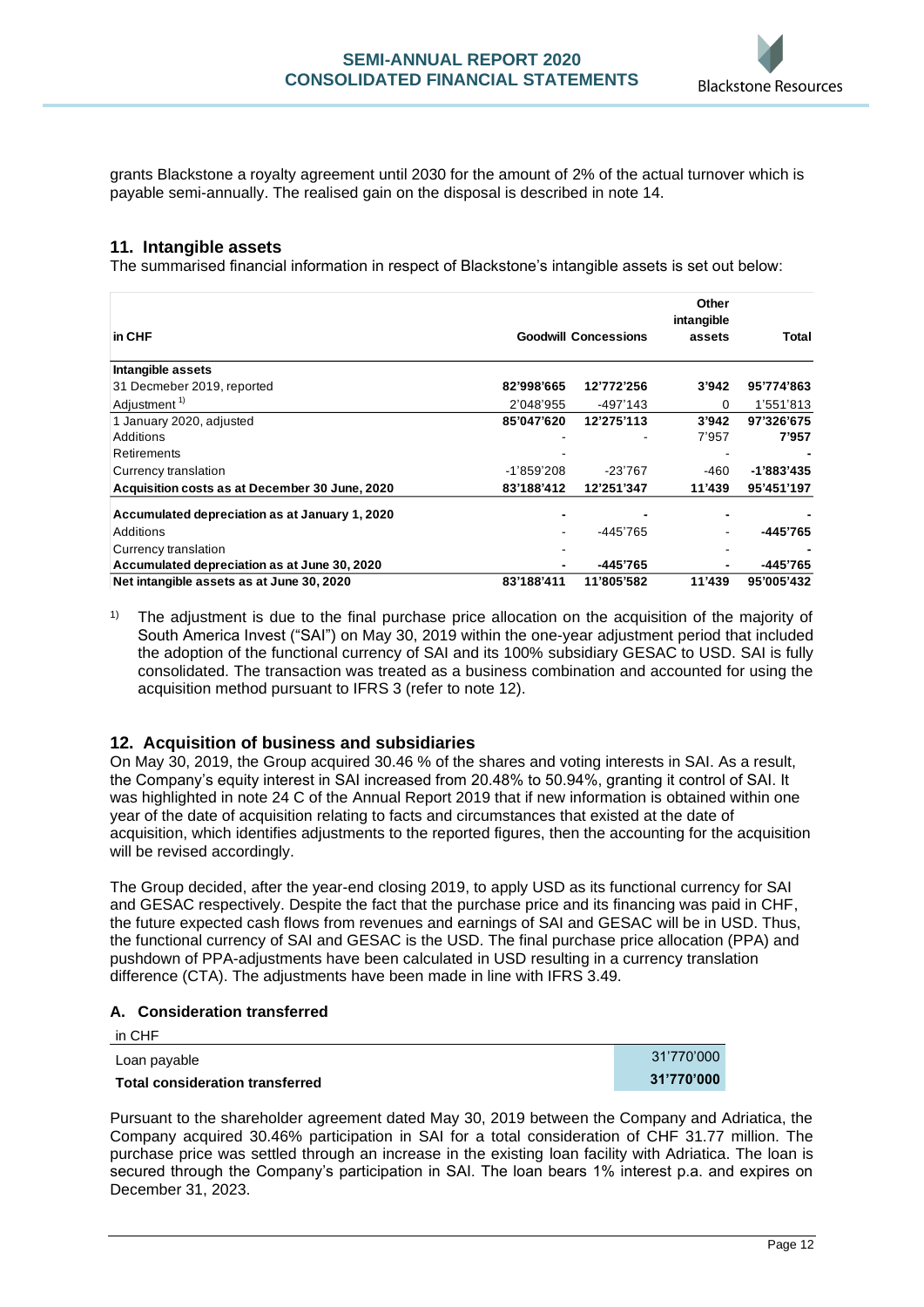

#### **B. Acquisition-related costs**

in CHF

The Company did not incur any acquisition-related costs as the negotiation took place with one single shareholder, Adriatica who sold its entire participation to the Company.

#### **C. Identifiable assets acquired and liabilities assumed**

The following table summarises the recognised amounts of assets acquired and liabilities assumed at the date of acquisition:

| Property, plant and equipment                               | 12'495'480   |
|-------------------------------------------------------------|--------------|
| Mining concessions (intangible assets)                      | 13'028'997   |
| Cash, accrued income, other current assets, 3rd party loans | 912'588      |
| <b>Subtotal assets</b>                                      | 26'437'066   |
| Loans and borrowings                                        | $-3'295'664$ |
| Deferred tax liabilities                                    | -7'233'182   |
| Trade and other payables                                    | $-106'555$   |
| Total identifiable net assets acquired                      | 15'801'665   |
|                                                             |              |

The acquired cash flow was CHF 28'269.

The valuation techniques used for measuring the fair value of material assets acquired were as follows:

| Property, plant and<br>equipment | Market comparison technique and cost technique: The valuation considers<br>market prices for similar items when they are available, and depreciated<br>replacement cost when appropriate. The Company has applied a<br>combination of two different valuation approaches, i.e. replacement cost<br>based on current market prices and the Canadian method of Hatch Ltd. which<br>is suitable to value such assets. The Company decided to apply the average<br>value resulting from both valuations. Depreciated replacement cost reflects<br>adjustments for physical deterioration as well as functional and economic<br>obsolescence, if necessary. |
|----------------------------------|--------------------------------------------------------------------------------------------------------------------------------------------------------------------------------------------------------------------------------------------------------------------------------------------------------------------------------------------------------------------------------------------------------------------------------------------------------------------------------------------------------------------------------------------------------------------------------------------------------------------------------------------------------|
| Intangible assets                | Market comparison technique: The fair value is determined based on a<br>comparable transaction method. It is being measured based on providing<br>reliable market value benchmark comparisons. The Company has compared<br>the overall price paid per ounce for such transactions as well as applying a<br>common standard industry practice approach by using a 10% EBITDA<br>potential of this material.                                                                                                                                                                                                                                             |

#### **D. Goodwill**

Goodwill arising from the acquisition has been recognised as follows:

| in CHF                                           | Note  | 2019        |
|--------------------------------------------------|-------|-------------|
| Consideration transferred                        | (12A) | 31'770'000  |
| NCI, based on fair values (full goodwill method) |       | 51'169'934  |
| Fair Value of pre-existing interest in SAI       |       | 21'360'788  |
| (12C)<br>Fair Value of identifiable net assets   |       | -15'801'665 |
| Goodwill                                         |       | 88'499'058  |

The remeasurement to fair value of the Company's existing 20.48% interest in SAI resulted in a gain of CHF 1'793'024 (CHF 21'360'788 less the CHF 19'567'764 carrying amount of the equity-accounted investee at the date of acquisition. This amount has been included in the 'net realized gain and loss'.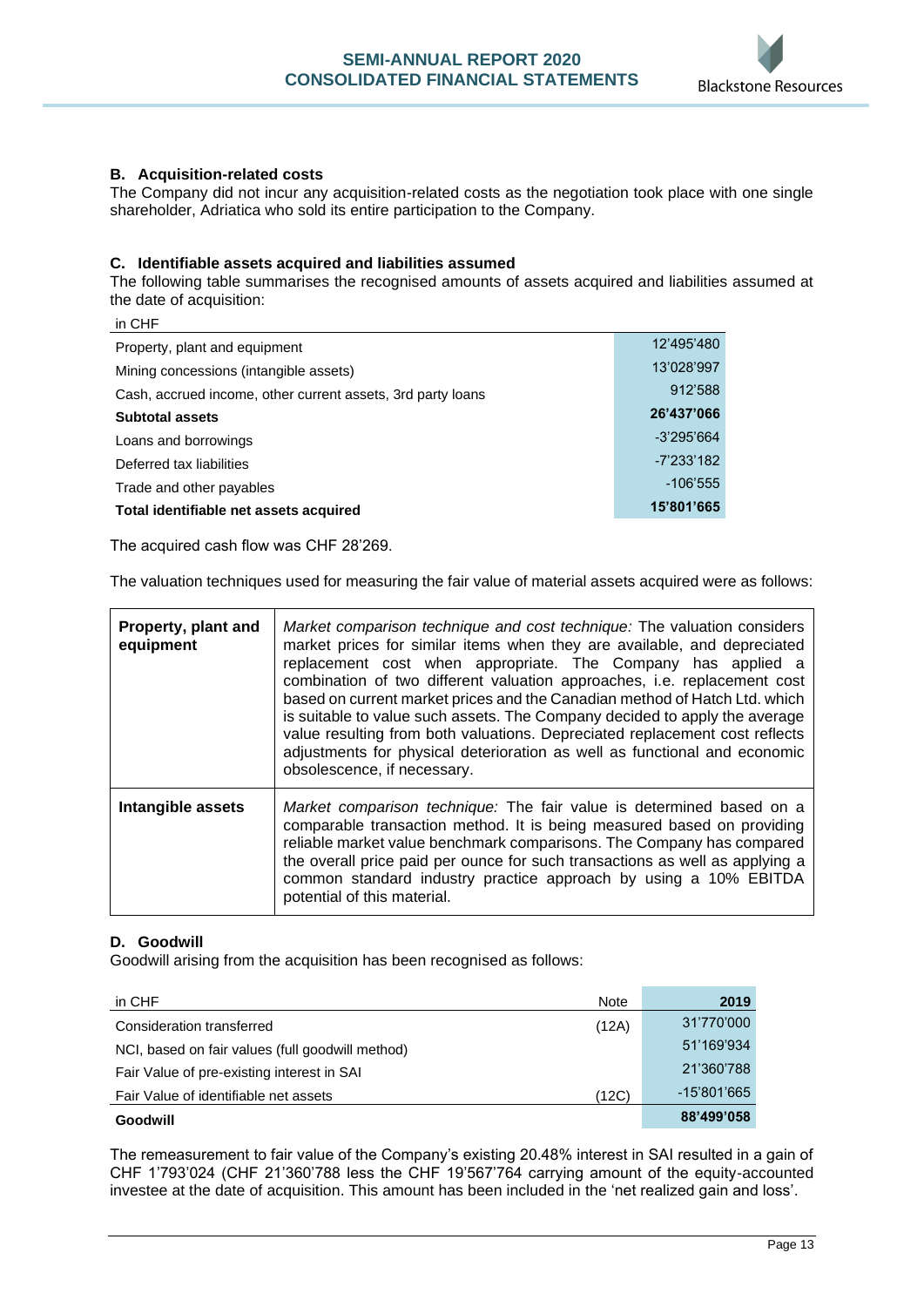

The goodwill is mainly attributable to two important factors. Firstly, to the skills and technical expertise of the management and workforce to accelerate the two projects. The gold mining plant in Peru and manganese exploration in Columbia. Secondly, on the long-term market potential in exploring these commodities. None of the goodwill recognised is expected to be deductible for tax purposes.

The following table shows a comparison of the consolidated statement of the financial position as of December 31, 2019 as reported in the Annual Report 2019 vs. the adjusted numbers as a result of the adjustment of the final purchase price allocation and the adoption of a functional currency as explained in Note 12. It is important to note that the balance sheet does not change fundamentally.

There was no impact on the Consolidated Statement of Profit and Loss except for the foreign currency translation adjustment (CTA) in the Consolidated Statement of Comprehensive Income and Loss as well as for the Consolidated Statement of Cash Flows since the CTA is cash neutral. The adjustment on the Consolidated Statement of Changes in Equity is reflected in the separate statement.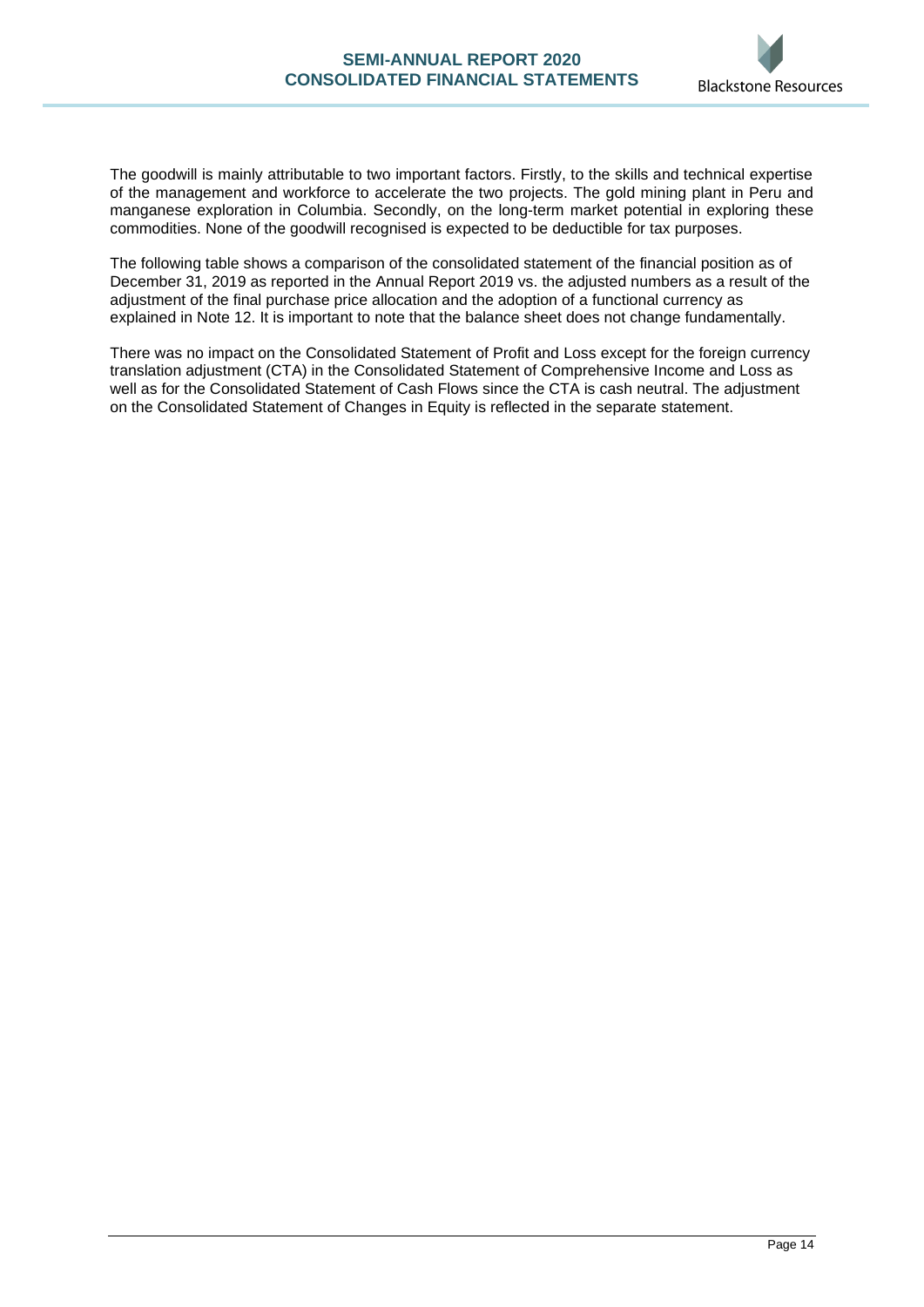

|                                                                       |      | December 31, 2019 |             | Variance         |  |
|-----------------------------------------------------------------------|------|-------------------|-------------|------------------|--|
| in CHF                                                                | Note | Adjusted          | Reported    | <b>IFRS 3.49</b> |  |
| <b>Assets</b>                                                         |      |                   |             |                  |  |
| <b>Non-current assets</b>                                             |      |                   |             |                  |  |
| Property, plant and equipment                                         | 5    | 11'518'200        | 12'252'512  | $-734'312$       |  |
| Exploration & evaluation assets                                       |      | 388'843           | 388'843     | 0                |  |
| Intangible assets                                                     | 7,24 | 97'326'676        | 95'774'863  | 1'551'813        |  |
| Advances and loans                                                    | 9    | 194'141           | 203'607     | $-9'466$         |  |
| Deferred tax assets                                                   |      | 8'380             | 8'380       | 0                |  |
| <b>Total non-current assets</b>                                       |      | 109'436'240       | 108'628'206 | 808'035          |  |
|                                                                       |      |                   |             |                  |  |
| <b>Current assets</b>                                                 |      |                   |             |                  |  |
| Trade and other receivables                                           | 11   | 19'549            | 19'549      | 0                |  |
| Accrued income                                                        |      | 665'539           | 665'629     | -90              |  |
| Other current assets                                                  |      | 407'909           | 408'013     | $-104$           |  |
| Marketable securities and short-term financial assets                 | 12   | 384'782           | 384'782     | 0                |  |
| Cash and cash equivalents                                             |      | 840'823           | 840'829     | -6               |  |
| Restricted cash                                                       |      | 64'200            | 64'200      |                  |  |
| <b>Total current assets</b>                                           |      | 2'382'803         | 2'383'002   | $-199$           |  |
|                                                                       |      |                   |             |                  |  |
| <b>Total assets</b>                                                   |      | 111'819'043       | 111'011'208 | $-204$           |  |
|                                                                       |      |                   |             |                  |  |
| <b>Equity and liabilities</b>                                         |      |                   |             |                  |  |
| Capital and reserve - attributable to equity holders<br>Share capital | 13   | 21'350'000        | 21'350'000  |                  |  |
| Share premium                                                         |      | 25'755'236        | 25'755'236  | -0               |  |
| <b>Treasury shares</b>                                                | 13   | $-6'964$          | $-6'964$    | 0                |  |
| Retained earnings/(losses) and other reserves                         |      | -21'243'922       | -22'131'986 | 888'064          |  |
| Equity attributable to equity holders of the parent                   |      | 25'854'350        | 24'966'286  | 888'064          |  |
| Non-controlling interest                                              |      | 48'649'737        | 48'120'368  | 529'369          |  |
| <b>Total equity</b>                                                   |      | 74'504'087        | 73'086'654  | 1'417'433        |  |
|                                                                       |      |                   |             |                  |  |
| <b>Non-current liabilities</b>                                        |      |                   |             |                  |  |
| <b>Borrowings</b>                                                     | 15   | 29'530'153        | 29'372'933  | 157'220          |  |
| Deferred tax liabilities                                              | 10   | 6'777'174         | 7'168'072   | -390'898         |  |
| Pension liability                                                     | 18   | 69'837            | 69'837      |                  |  |
| <b>Total non-current liabilites</b>                                   |      | 36'377'163        | 36'610'842  | $-233'679$       |  |
|                                                                       |      |                   |             |                  |  |
| <b>Current liabilities</b>                                            |      |                   |             |                  |  |
| Trade and other payables                                              |      | 336'433           | 338'784     | $-2'351$         |  |
| Accrued expenses                                                      |      | 570'540           | 767'651     | $-197'111$       |  |
| Borrowings                                                            | 15   | 30'820            | 207'276     | -176'456         |  |
| <b>Total current liabilities</b>                                      |      | 937'792           | 1'313'712   | -375'919         |  |
|                                                                       |      |                   |             |                  |  |
| <b>Total liabilities</b>                                              |      | 37'314'956        | 37'924'554  | -609'598         |  |
|                                                                       |      |                   |             |                  |  |
| <b>Total equity and liabilities</b>                                   |      | 111'819'043       | 111'011'208 | 807'836          |  |

#### **13. Equity**

At June 30, 2020, the share capital consisted of 42'700'000 registered shares issued and outstanding, with a par value of CHF 0.50 each, amounting to a total share capital of CHF 21'350'000. The share capital has been unchanged compared to December 31, 2019.